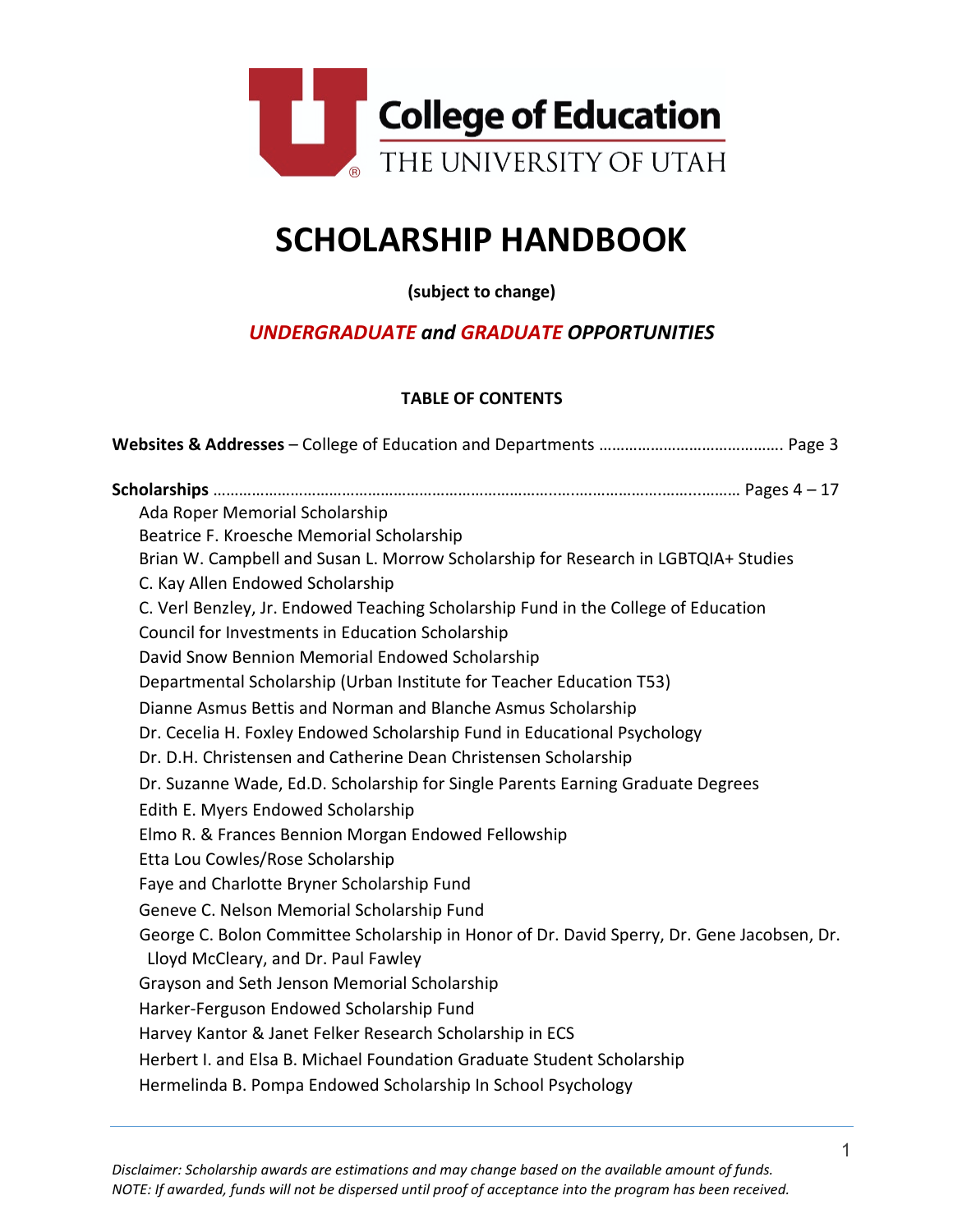J. George Jones, Jr. & Velma Rife Jones Memorial Fund John Vernon Harry & Shizuko Nakagawa Harry Scholarship Fund Joseph and Evelyn B. Rosenblatt Scholarship Lydia Anna Soeffner Memorial Scholarship Fund Marjean Larson Ballard Scholarship Mark & Connie Woodland Scholarship Award Mary Elizabeth Baum Hanks Endowed Scholarship in Elementary Education Math/Science/Foreign Language Scholarship Melba G. Arnesen Memorial Scholarship Milan S. Papulak Memorial Scholarship Milton Bennion Scholarship Paulette O. Poudras Scholarship Fund Phyllis Allen Jex Memorial Scholarship Fund Robert Sevy Scholarship for Math and Science Majors Rulon M. and Golda L. Richards Endowed Scholarship Ruth H. Lundgren Endowed Scholarship Shirley L. & Kathelyne Oswald Evans Endowed Scholarship Steffensen Cannon Scholarship Sylvia Harrie Memorial Scholarship Ted & Kay Packard Endowment for Graduate Scholarship in the Department of Educational Psychology Terrel H. Bell Scholarship Education Scholarship Program The Family of Mary Jane Bosley Endowed Scholarship Fund The Hilda Christensen Larsen Endowed Scholarship for Sensory Impairments The M. Lynn and Katherine S. Bennion Scholarship The Maestros Para Los Niños Endowed Scholarship Fund The Nyla D. Schowe Endowed Scholarship in Special Education The Pamela C. Petuskey Endowed Scholarship Fund The Roald F. & Della J. Campbell Fellowship Thomas D. Dee III & Candace Cartwright Dee Endowed Teaching Assistantship Fund Tony Morgan Endowed Scholarship in Education, Leadership, and Policy William C. Nutting Scholarship William M. Stewart School Graduate Scholarship Winifred H. Dyer Memorial Endowed Scholarship Zua Neff Endowed Scholarship Fund in the College of Education

|--|--|--|--|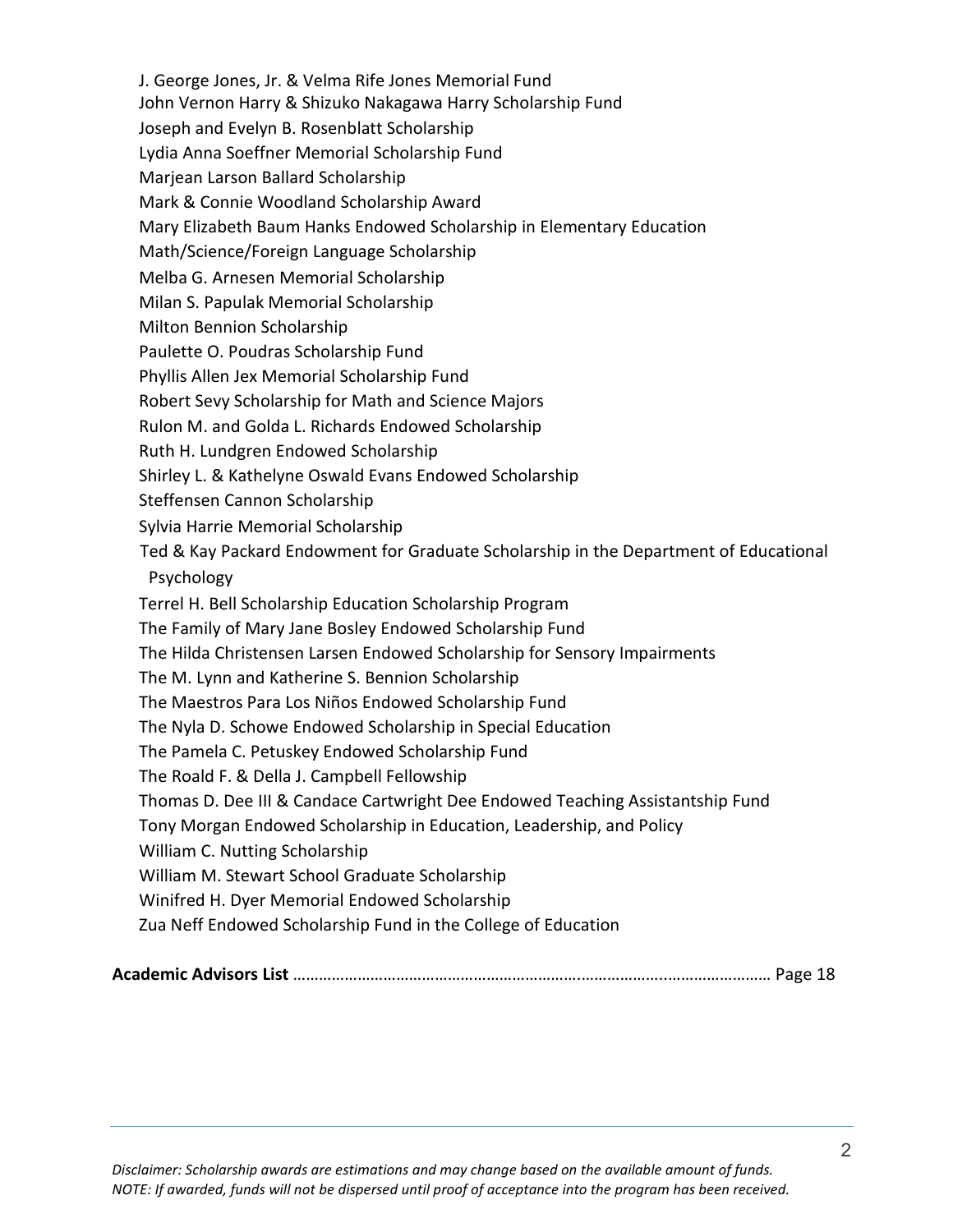#### **COLLEGE OF EDUCATION**

**College of Education—Dean's Office** 1721 Campus Center Drive, Suite 3202 Salt Lake City, Utah 84112-9251 801.581.8221 | fax 801.581.5223 **education.utah.edu**

**Education, Culture & Society** Room 3280 SAEC 801.587.7814 | fax 801.581.7801 **ecs.utah.edu**

# **Educational Leadership & Policy** Room 2220 SAEC 801.581.6714 | fax 801.585.6756 **elp.utah.edu**

**Educational Psychology** Room 3220 SAEC 801.581.7148 | fax 801.581.5566 **ed-psych.utah.edu**

# **Special Education** Room 2280 SAEC 801.581.8121 | fax 801.585.6476

**special-ed.utah.edu**

# **Urban Institute for Teacher Education** Room 2260 SAEC 801.581.7158 | fax 801.581.3609 **uite.utah.edu**

**University of Utah Financial Aid and Scholarships <http://financialaid.utah.edu/>**

> **Federal Student Aid [www.fafsa.ed.gov/](http://www.fafsa.ed.gov/)**

**Scholarship Application www.utah.academicworks.com**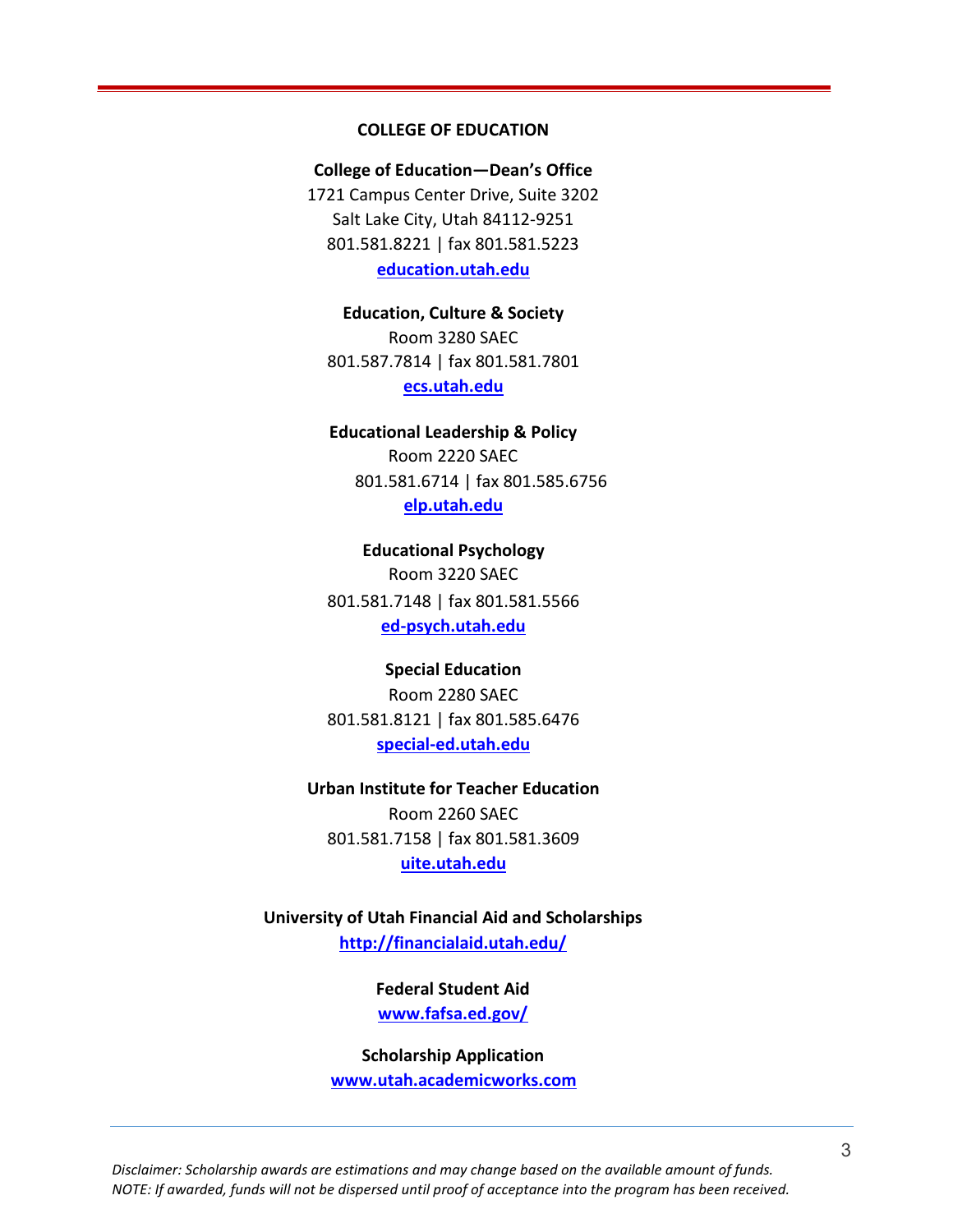## **SCHOLARSHIPS**

**PLEASE NOTE:** All scholarship award funds will be applied to recipient's tuition, fees and other outstanding educational expenses. These funds will automatically be disbursed to student tuition accounts.

# *If awarded: recipients are required to provide a photograph, a brief biographical statement and a handwritten thank you letter for the donor(s)***.**

#### **Ada Roper Memorial Scholarship**

Available to: Juniors with a cumulative GPA of at least 3.0, who indicate a desire to teach in elementary education and who demonstrate financial need.

Deadline: March 1st – **Submit online application at www.utah.academicworks.com**

Choose: College of Education Application for 2021-2022

Value: up to \$3,000 per year

Number of Awards: up to two (2)

Provided by: *Peter D.*† *and Catherine R. Meldrum and The Meldrum Foundation*

Special Conditions: Recipient must complete a minimum of 12 hours per semester and maintain a 3.0 Cumulative GPA. The scholarship can be renewed for the recipient's senior year if a 3.0 GPA has been maintained and the recipient reapplies.

#### **Beatrice F. Kroesche Memorial Scholarship**

Available to: Single parents who are enrolled in either the College of Education or the Department of English at the University of Utah. The selected student shall be in good standing within their area of study, carry a minimum of 12 hours of study and maintain a 3.0 GPA or better. The scholarship may be awarded to an incoming freshman; provided they have been accepted in the appropriate department and their high school credentials meet the required GPA minimum. This scholarship is administered by Financial Aid and Scholarships. For more information visit: [h](http://financialaid.utah.edu/%3B)ttp://financialaid.utah.edu/scholarships/ [o](http://financialaid.utah.edu/%3B)r call: 801.581.6211.

# **Brian W. Campbell and Susan L. Morrow Scholarship for Research in LGBTQIA+ Studies**

Available to: A Department of Educational Psychology student pursuing research in LGBTQIA+ and related studies, in order to promote research on these underrepresented populations.

Deadline: March 1st – **Submit online application at [www.utah.academicworks.com](http://www.utah.academicworks.com/)**

Choose: Brian W. Campbell and Susan L. Morrow Scholarship for Research In Lesbian, Gay, and Bisexual Studies

Value: up to \$1,200 per year Number of Awards: one (1) Provided by: *Sue Morrow*†*, and friends and family of Brian Campbell and Sue Morrow*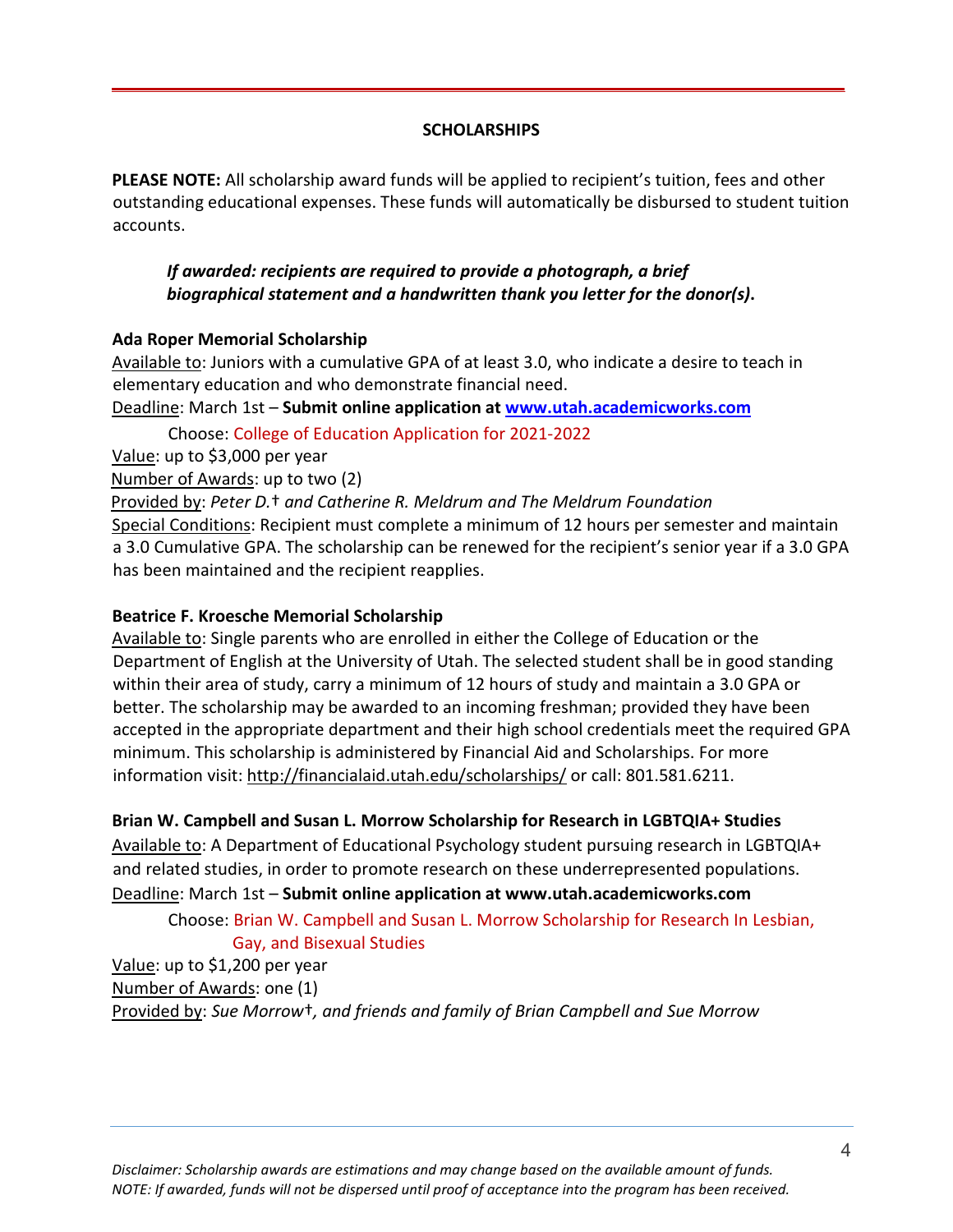#### **C. Kay Allen Endowed Scholarship**

Available to: Graduate students in the Department of Educational Psychology. Applicants must have a GPA of 3.6 or higher, be a graduate student in either the Counseling Psychology or Professional Counseling programs, attend two full semesters during the academic year, demonstrate financial need and be a US citizen or permanent resident. Recipients may apply for renewal in subsequent academic years based on maintaining a GPA of 3.6 or higher. Please contact the Department of Educational Psychology at 801.581.7148 for more information. Deadline: March 1st – **Submit online application at [www.utah.academicworks.com](http://www.utah.academicworks.com/)**

Choose: C. Kay Allen Endowed Scholarship

Value: up to \$1,200 per year Number of Awards: one (1) Provided by: *Mr. Kay Allen*†

# **C. Verl Benzley, Jr. Endowed Teaching Scholarship Fund in the College of Education**

Available to: The scholarship fund is established as a way to help defray educational costs for students in the College of Education. The scholarship will be awarded to an undergraduate student, in either their junior or senior year, who is pursuing a degree and/or teacher licensure in the College of Education and who has been accepted in the elementary, secondary or special education teacher licensure program.

Deadline: March 1st – **Submit online application at www.utah.academicworks.com**

Choose: College of Education Application for 2021-2022

Value: up to \$4,000 per year Number of Awards: one (1) Provided by: *Mrs. Shirley Benzley*

# **Council for Investments in Education Scholarship**

Available to: Students engaged in the field toward teacher preparation for Elementary and/or Secondary school education in the arts and sciences.

Deadline: March 1st – **Submit online application at www.utah.academicworks.com**

Choose: College of Education Application for 2021-2022 Value: up to \$1,000 per year Number of Awards: one (1) Provided by: *Council for Investments in Education/Raymond*† *and Marilyn Phillips*

# **David Snow Bennion Memorial Endowed Scholarship**

Available to: Students studying in the College of Education. Preference will be given to students from underserved populations, who demonstrate financial need, and who are applicants for, or currently participating in, a teacher education program or intending to apply for such a program in the Urban Institute for Teacher Education (UITE); or students who are applicants for, or enrolled in, the school administrator program (ELP).

Deadline: March 1st – **Submit online application at www.utah.academicworks.com**

Choose: College of Education Application for 2021-2022

Value: up to \$4,000 per year Number of Awards: one (1)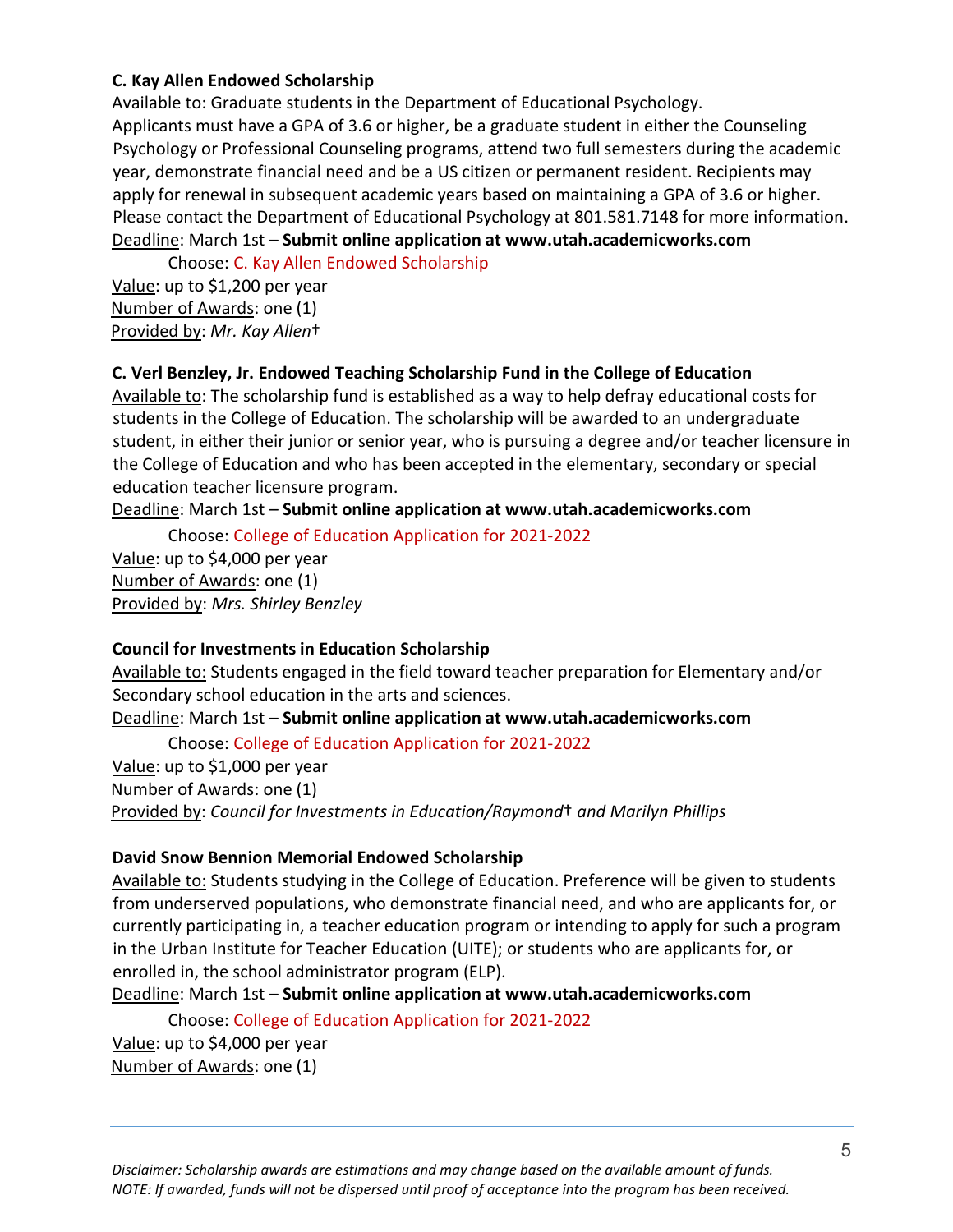#### Provided by: *John Bennion*

#### **Departmental Scholarship (Urban Institute for Teacher Education T53)**

Available to: Resident entering freshman, sophomore, junior and senior students, including junior college transfers, who intend to pursue a career in teaching. Must have a 3.5 GPA (cumulative) or better and applicants must be admitted to the University of Utah. Deadline: March 1st – **Submit online application at www.utah.academicworks.com**

#### Choose: College of Education Application for 2021-2022

Value: up to \$5,000 per year (2,500 per semester) towards the cost of tuition only Number of Awards: Usually four to five  $(4 - 5)$ , depending on available funds Provided by: *University Office of Scholarships and Financial Aid* Special Conditions: Awardees can reapply annually. Available to students pursuing a first degree only. Recipients must complete 12 credit hours per semester and maintain a minimum cumulative GPA of 3.5.

#### **Dianne Asmus Bettis and Norman and Blanche Asmus Scholarship**

Available to: Freshman students with an interest in pursuing a teaching career. Deadline: March 1st – **Submit online application at www.utah.academicworks.com**

Choose: College of Education Application for 2021-2022

Value: up to \$1,000 per year Number of Awards: one (1) Provided by: *Linda Dixon*

#### **Dr. Cecelia H. Foxley Endowed Scholarship Fund in Educational Psychology**

Available to: Full-time Ph.D. students in the Department of Educational Psychology majoring in Counseling Psychology who intend to become counselors/administrators in student affairs at the college/university level.

Deadline: March 1st – **Submit online application at www.utah.academicworks.com**

Choose: Dr. Cecelia H. Foxley Endowed Scholarship Fund in Educational Psychology Value: Contact the Department of Educational Psychology. Number of Awards: Contact the Department of Educational Psychology. Provided by: *Dr. Cecelia H. Foxley*

#### **Dr. D.H. Christensen and Catherine Dean Christensen Scholarship**

Available to: Undergraduate and graduate students, including incoming freshman. Those with resident and nonresident status are eligible, but must be pursuing teacher certification. Preference among equally qualified candidates will be given to single parents who are heads of households. Applicants must demonstrate financial need and have a good academic record. Deadline: March 1st – **Submit online application at www.utah.academicworks.com**

Choose: College of Education Application for 2021-2022

Value: up to \$2,500 per year Number of Awards: one (1)

Provided by: *Dr. Dean K. Christensen*† *and Helen Stallings Christensen*†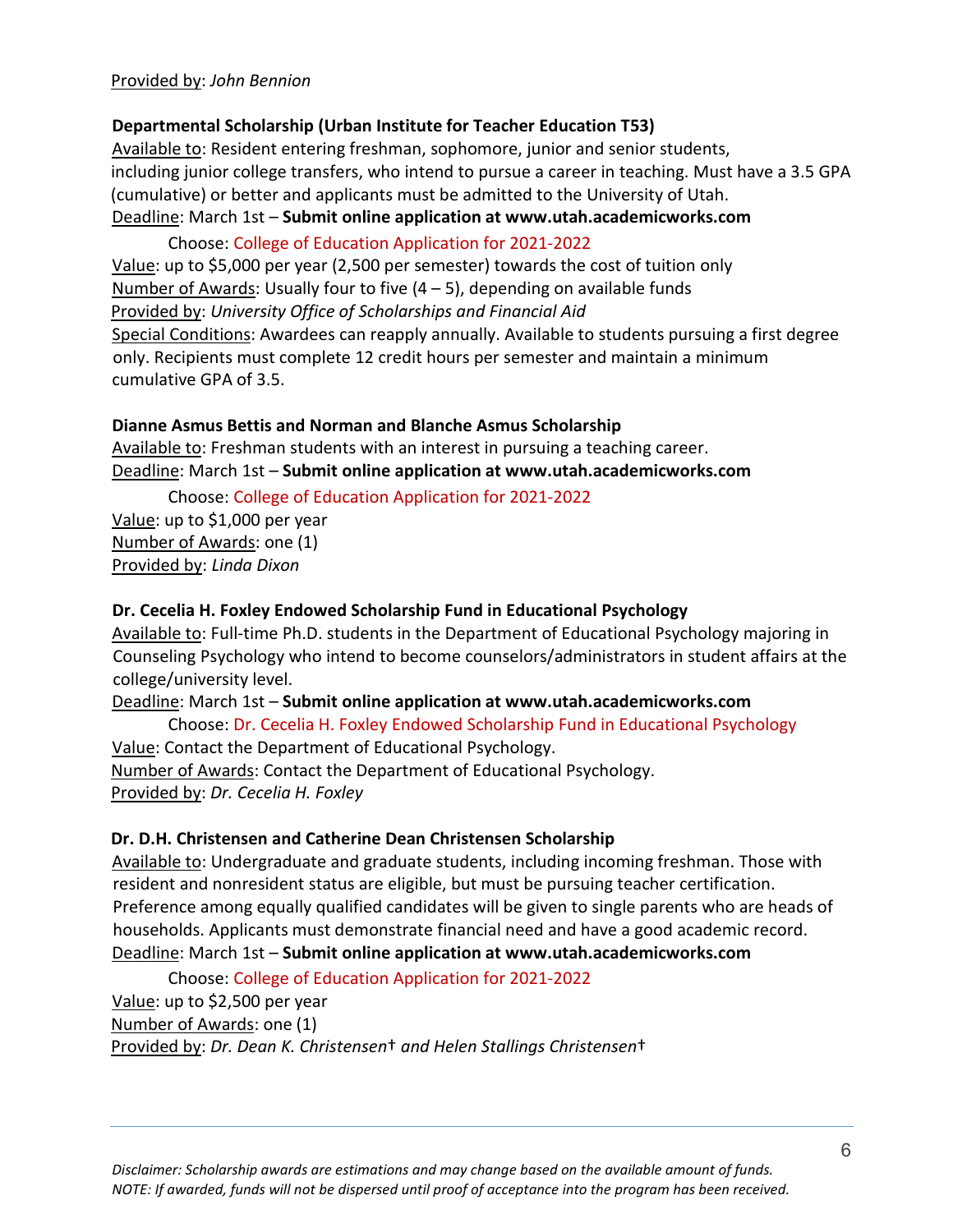Special Conditions: Students must reapply annually. Recipient must be registered as a full-time student. It is the donor's desire that once a recipient becomes a professional teacher and is financially capable, that the recipient repays to the scholarship fund up to one-half of the amount she or he received.

## **Dr. Suzanne Wade, Ed.D. Scholarship for Single Parents Earning Graduate Degrees**

Available to: A single parent who is raising at least one minor child and who is seeking to pursue a graduate degree within the College of Education on a full-time basis. Full time basis is defined as a minimum of nine (9) credit hours. Financial need will be the primary consideration for awarding the scholarship in combination, along with past academic performance and the strength of the student's scholarship application. The funds may be used by the recipient for any purpose consistent with his or her objective of completing a graduate degree in education within the College. The scholarship is awarded for one year with renewal for a second year being automatic, subject to satisfactory academic progress and continued financial need being evident. The Suzanne Wade Scholarship recipient, under these criteria, is eligible for other sources of funding/scholarships as well as employment.

Deadline: March 1st – **Submit online application at www.utah.academicworks.com**

Choose: College of Education Application for 2021-2022 Value: up to \$2,000 per year Number of Awards: one (1) Provided by: *The Family and Friends of Dr. Suzanne Wade*†

# **Edith E. Myers Endowed Scholarship**

Available to: The Myers scholarship is awarded every year to a deserving student of the College of Education, who has completed his/her first year of studies in the College of Education. Deadline: March 1st – **Submit online application at www.utah.academicworks.com**

Choose: College of Education Application for 2021-2022

Value: up to \$15,000 per year Number of Awards: up to two (2) Provided by: *Philip R. Myers*†

#### **Elmo R. and Frances Bennion Morgan Endowed Fellowship**

Available to: The Elmo R. and Frances Bennion Morgan Fellowship was established to provide support for a deserving graduate student working with the Utah Education Policy Center on educational research projects of benefit to the state's education system at the University of Utah. The chairperson of the Department of Educational Leadership and policy has the discretion to determine which graduate student shall receive this fellowship. The fellowship will be awarded to a deserving graduate student according to the criteria established by the Utah Education Policy center. For more information, please contact the Department of Educational Leadership & Policy at 801.581.6714.

Deadline: March 1st – **Submit online application at www.utah.academicworks.com**

Choose: Elmo R. and Frances Bennion Morgan Endowed Fellowship Value: up to \$3,000 per year

Number of Awards: one (1)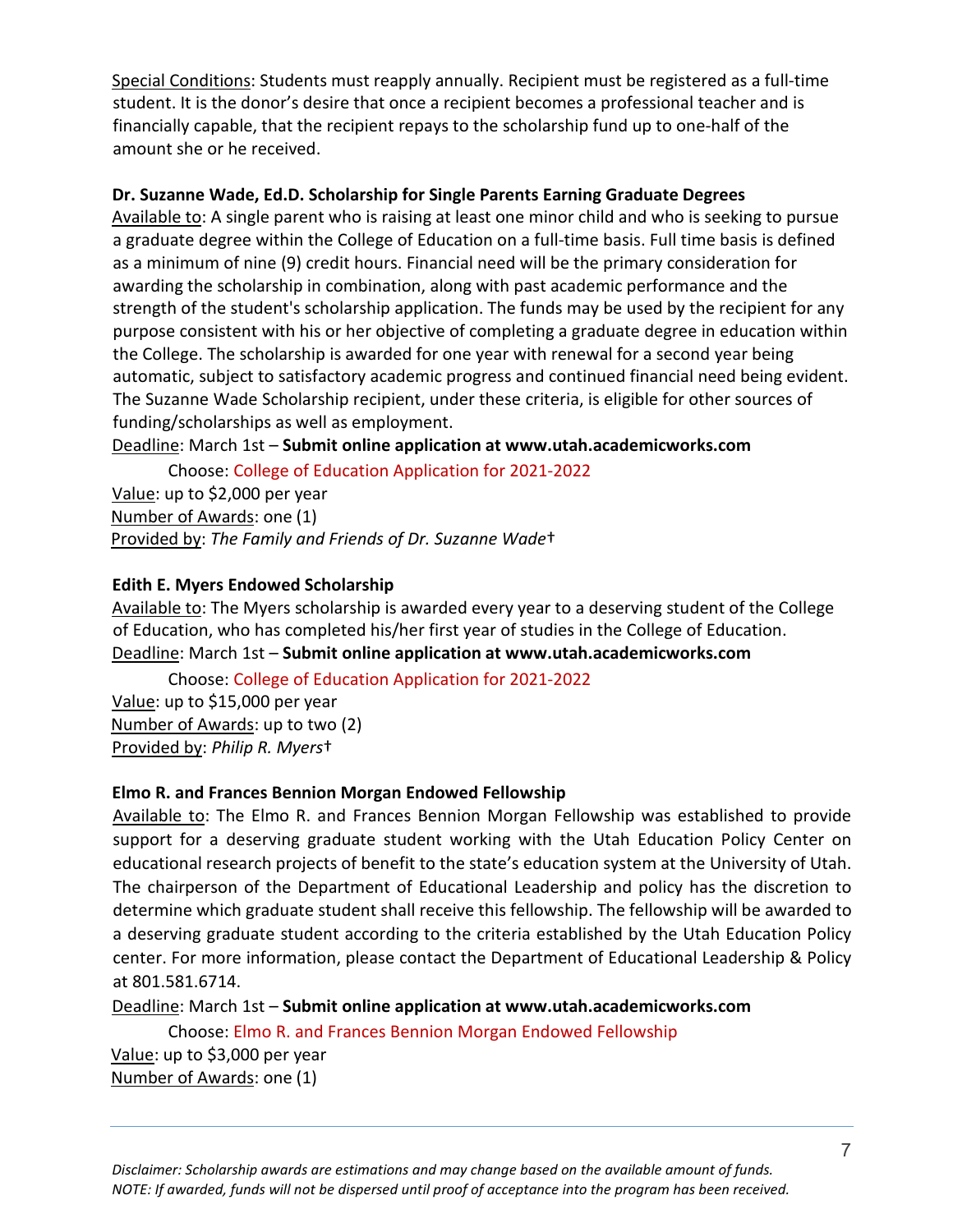## Provided by: *Elmo R.*† *and Frances Bennion Morgan*†

#### **Etta Lou Cowles/Rose Scholarship**

Available to: Undergraduate and graduate students who are pursuing a certification to teach in early childhood, elementary, secondary or special education, and has a 3.0 cumulative GPA. Deadline: March 1st – **Submit online application at www.utah.academicworks.com**

Choose: College of Education Application for 2021-2022

Value: up to \$1,000 per year Number of Awards: one (1) Provided by: *Etta Lou Cowles Rose*†

#### **Faye and Charlotte Bryner Scholarship Fund**

Available to: A graduate student whose professional plans are to work in education in the Native American Community. Applicants must have a 3.0 GPA or better, must agree to only work up to 20 hours per week and provide evidence of financial need.

Deadline: March 1st – **Submit online application at www.utah.academicworks.com**

Choose: College of Education Application for 2021-2022

Value: up to \$5,000 per year

Number of Awards: up to one (1)

Provided by: *Heidi Hayes Jacobs*

Special Conditions: Recipients cannot work more than 20 hours per week while on the scholarship. The scholarship is renewable for a second year.

#### **Geneve C. Nelson Memorial Scholarship Fund**

Available to: Students admitted to the Elementary Education Licensure Program with a 3.0 cumulative GPA or better and who have demonstrated financial need.

Deadline: March 1st – **Submit online application at www.utah.academicworks.com**

Choose: College of Education Application for 2021-2022

Value: up to \$1,000 per year

Number of Awards: one (1)

Provided by: *Geneve C. Nelson*†

Special Conditions: Recipient must apply annually. Recipients must complete a minimum of 12 hours per semester and maintain a 3.0 cumulative GPA.

# **George C. Bolon Committee Scholarship in Honor of Dr. David Sperry, Dr. Gene Jacobsen, Dr. Lloyd McCleary, and Dr. Paul Fawley**

Available to: The George C. Bolon Advisory Committee Award was established by George Bolon in honor of his doctoral advisory committee, which included David Sperry, Gene Jacobsen, Lloyd McCleary, and Paul Fawley. This award will be given annually to a graduate student in the Department of Educational Leadership & Policy.

Applicants must demonstrate academic achievement and financial need. Please contact the Department of Educational Leadership & Policy at 801-581-6714 for more information. Deadline: March 1st – **Submit online application at www.utah.academicworks.com**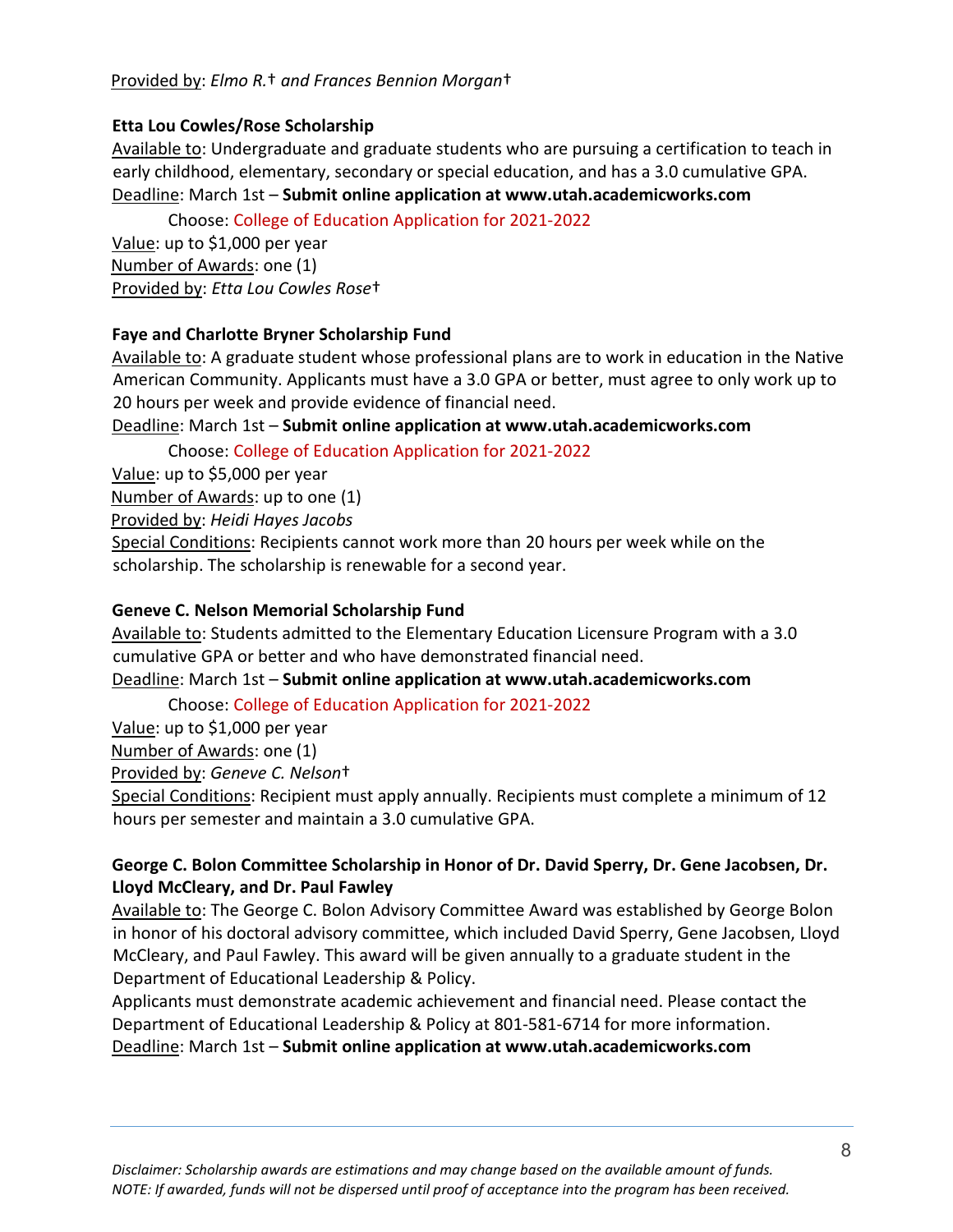Choose: College of Education Application for 2021-2022

Value: up to \$1,000 per year Number of Awards: one (1) Provided by: *George C. Bolon*

#### **Grayson and Seth Jenson Memorial Scholarship**

Available to: This scholarship is dedicated to Grayson's and Seth's memory as sons and as students. The funds will be used to support the training of future school psychologists, limited to graduate students in School Psychology, who have a desire to work with children or adolescents who have difficulty in adjustment or achievement. Applicants should have research interests focused on seeking different and creative solutions for the problems of these children or adolescents. Students applying for the scholarship should submit an essay of no more than two (2) double-spaced pages describing how they meet these criteria.

Deadline: March 1st – **Submit online application at www.utah.academicworks.com**

Choose: Grayson and Seth Jenson Memorial Scholarship Value: Contact the Department of Educational Psychology. Number of Awards: Contact the Department of Educational Psychology. Provided by: *Dr. William Jenson*

#### **Harker-Ferguson Endowed Scholarship Fund**

Available to: The scholarship is meant to assist a deserving graduate student in the Special Education Program. Applicants must have a good academic record and be in need of financial assistance. Please contact the Department of Special Education at 801.581.8121 for more information.

Deadline: March 1st – **Submit online application at www.utah.academicworks.com**

Choose: Harker-Ferguson Endowed Scholarship Fund

Value: up to \$1,700 per year Number of Awards: one (1) Provided by: *Major D. Clair*† *and Ishbel Harker*†

# **Harvey Kantor & Janet Felker Research Scholarship in ECS**

Available to: ECS Ph.D. students who 1) have finished their PhD coursework, but have not yet completed or defended their dissertation; 2) have a minimum 3.5 GPA; 3) are conducting their researching in Sociology, History or Philosophy of Education (social, cultural, and/or historical foundations of education); and 4) are in good academic standing having no incompletes or EUs. Deadline: March 1st – **Submit online application at www.utah.academicworks.com**

Choose: Education, Culture & Society Graduate Student Research Scholarship

Value: up to \$500 per year Number of Awards: one (1) Provided by: *Dr. Harvey Kantor and Janet Felker*

# **Herbert I. and Elsa B. Michael Foundation Graduate Student Scholarship**

Available to: A graduate student in the Special Education teacher candidate program. Deadline: March 1st – **Submit online application at www.utah.academicworks.com**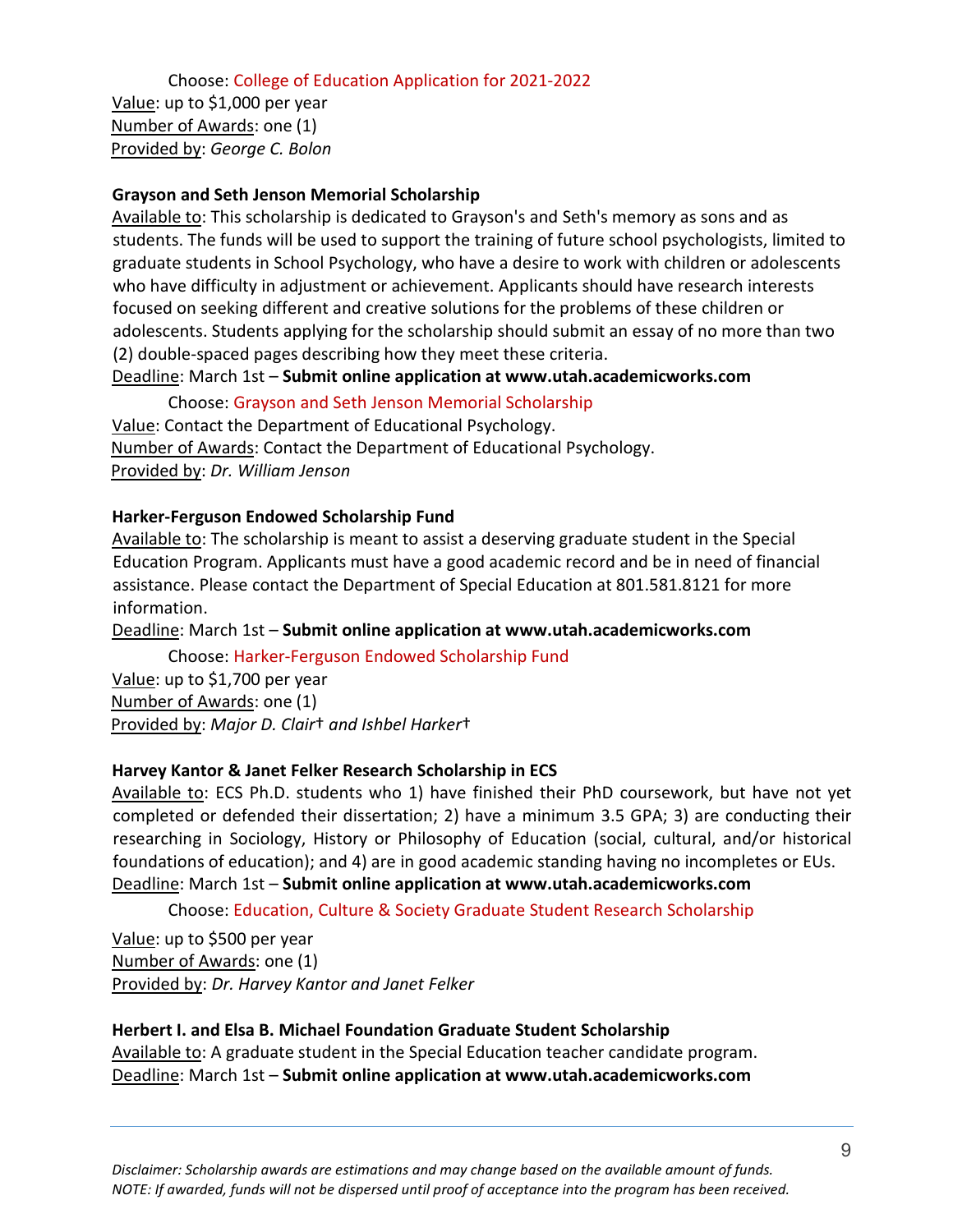Choose: Herbert I. and Elsa B. Michael Foundation Graduate Student Scholarship Value: up to \$1,500 per year Number of Awards: up to two (2) Provided by: *Herbert I. & Elsa B. Michael Foundation*

#### **Hermelinda B. Pompa Endowed Scholarship in School Psychology**

Available to: The scholarship will be awarded to a graduate student studying school psychology in the department of educational psychology.

Deadline: March 1st – **Submit online application at www.utah.academicworks.com**

Choose: Hermelinda B. Pompa Endowed Scholarship in School Psychology

Value: varies Number of Awards: one (1) Provided by: *Janiece Pompa, Russel Pompa and Darlene O'Toole*

#### **J. George Jones, Jr. and Velma Rife Jones Memorial Fund**

Available to: Outstanding graduate students based on potential for contribution in the field of education, including community education and alternative education settings. Applicants must be fully matriculated students in the College of Education and have a minimum cumulative GPA of 3.0. High priority is given to applicants from under-represented groups. Students serving an internship are eligible for funding. Internships will be viewed as academic commitments and not as employment for the purposes of this scholarship. Recipients are eligible for other sources of funding/scholarships, as well as employment, as long as employment does not exceed 20 hours per week. Recipients of the current year requesting permission to renew this scholarship for a second year, should upload a letter of intent to remain a Jones Scholar to the College of Education through the Academic Works application prior to March 1 of the following year. Jones Scholars may renew only once. Special Conditions: Graduate students. Recipients must complete a minimum of 9 credit hours per semester but may not take more than 12 credit hours per semester.

#### Deadline: March 1st – **Submit online application at www.utah.academicworks.com**

Choose: College of Education Application for 2021-2022

Value: up to \$15,500 per year

Number of Awards: up to two (2)

Provided by: *J. Jones Jr.*† *and Velma Rife Jones*†

Special Conditions: Graduate students. Recipients must complete a minimum of nine (9) credit hours per semester but may not take more than 12 credit hours per semester.

#### **John Vernon Harry and Shizuko Nakagawa Harry Scholarship Fund**

Available to: Undergraduate and graduate students enrolled in the College of Education at the University of Utah, with preference given to those pursuing secondary education. Must have a minimum GPA of 3.0.

Deadline: March 1st – **Submit online application at [www.utah.academicworks.com](http://www.utah.academicworks.com/)**

Choose: College of Education Application for 2021-2022

Value: up to \$4,500 per year Number of Awards: one (1)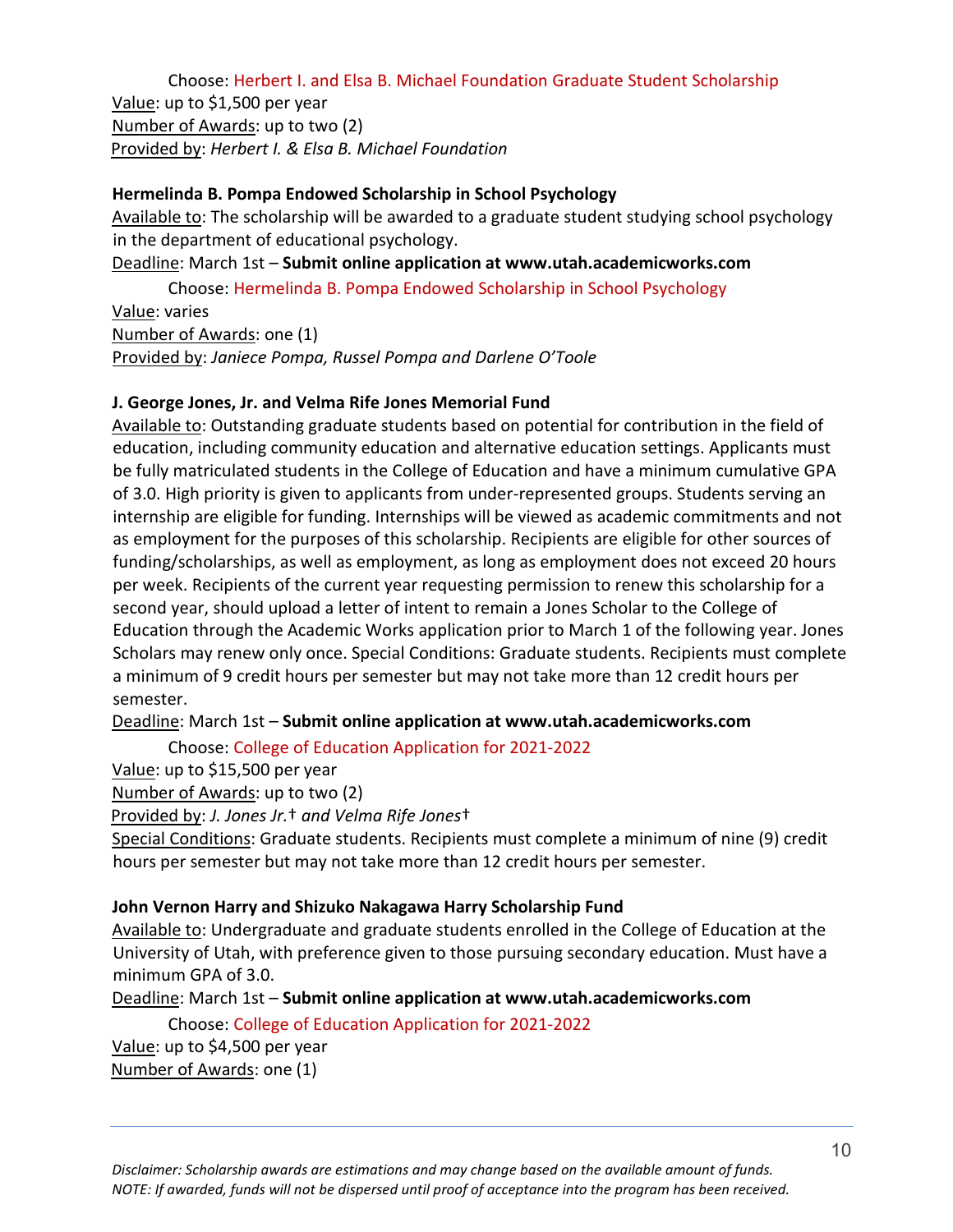#### Provided by: *Sue Harry*†

Special Conditions: Recipient must apply annually and maintain a minimum of 12 credit hours (if undergraduate), or nine (9) credit hours (if graduate) per semester and complete a one (1) page essay about an influential secondary school teacher.

## **Joseph and Evelyn B. Rosenblatt Scholarship**

Available to: Currently enrolled teacher education candidates who wish to enroll in course work focusing on meeting the needs of students who are "at risk" for school failure. Deadline: March 1st – **Submit online application at [www.utah.academicworks.com](http://www.utah.academicworks.com/)**

Choose: College of Education Application for 2021-2022

Value: up to \$2,000 per year Number of Awards: one (1) Provided by: *Joseph*† *and Evelyn B. Rosenblatt*† Special Conditions: Preference will be given to applicants pursing the U of U's ESL/Bilingual teaching minor or endorsement.

# **Lydia Anna Soeffner Memorial Scholarship Fund**

Available to: Students in good academic standing who are enrolled in the elementary education program and who indicate a desire to teach elementary grades after graduation. Applicants must also demonstrate financial need.

Deadline: March 1st – **Submit online application at www.utah.academicworks.com**

Choose: College of Education Application for 2021-2022

Value: up to \$2,000 per year Number of Awards: one (1) Provided by: *Dr. Fred S.*† *and Mary E*. *Stahmann*†

# **Marjean Larson Ballard Scholarship**

Available to: Juniors, seniors and graduate students who have been admitted to teacher education programs, demonstrate financial need and have a 3.0 GPA or better. Deadline: March 1st – **Submit online application at www.utah.academicworks.com**

Choose: College of Education Application for 2021-2022

Value: up to \$700 per year

Number of Awards: one (1)

Provided by: *Howard A.*† *and Marjean Larson Ballard*†

Special Conditions: Recipients must complete 12 credit hours per semester (if undergraduate) or nine (9) credit hours per semester (if graduate) and maintain a 3.0 cumulative GPA.

# **Mark & Connie Woodland Scholarship Award**

Available to: An outstanding and deserving undergraduate student pursuing a bachelor's degree and licensure in Early Childhood Education, Elementary Education or Secondary Education within the College of Education.

Deadline: March 1st – **Submit online application at www.utah.academicworks.com**

Choose: College of Education Application for 2021-2022

Value: up to \$2,500 per year Number of Awards: up to two (2)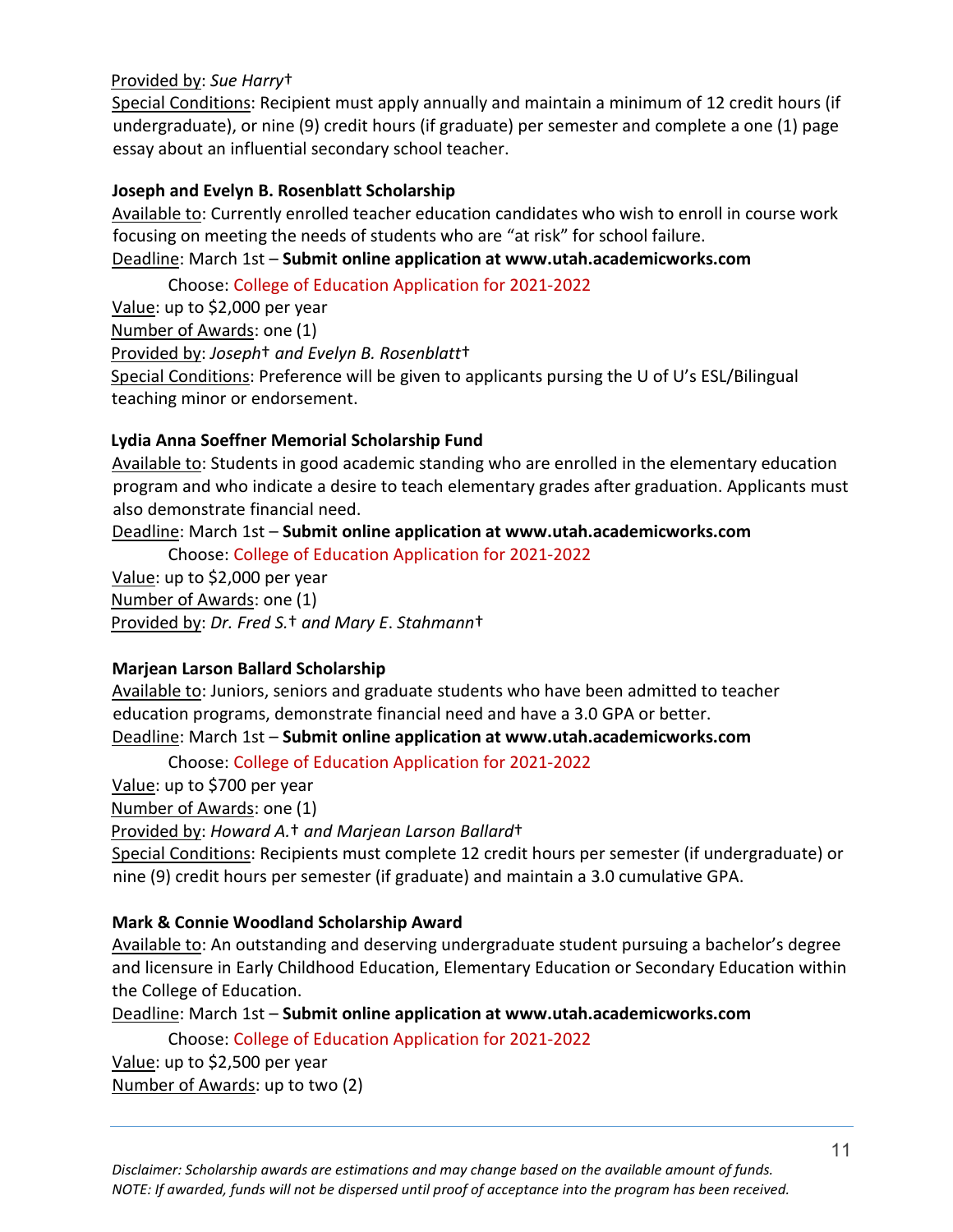## **Mary Elizabeth Baum Hanks Endowed Scholarship in Elementary Education**

Available to: Matriculated students pursuing a degree in elementary education, who are a junior or senior, who have a 3.3 cumulative GPA or better.

Deadline: March 1st – **Submit online application at www.utah.academicworks.com**

Choose: College of Education Application for 2021-2022

Value: up to \$2,500 per year

Number of Awards: up to three (3)

#### Provided by: *Ida Mae Hanks*†

Special Conditions: Recipient must apply annually. Recipients must maintain a 3.3 cumulative GPA. Students must have a record of good school citizenship. Awardees must be a U.S. citizen. Preference is given to non-resident students from Idaho. If no Idaho students qualify, then the award may be given to any non-resident student.

# **Math/Science/Foreign Language Scholarship**

Available to: Students admitted to the Secondary Teacher Education Program, with teaching majors or minors in mathematics, one of the sciences (biology, chemistry, computer science, geology or physics), or one of the foreign languages (French, German, Russian or Spanish) and who have a cumulative 3.0 GPA.

#### Deadline: March 1st – **Submit online application at www.utah.academicworks.com**

Choose: College of Education Application for 2021-2022

Value: up to \$1,500 per year

Number of Awards: up to five (5)

Provided by: *In part by the Annie Taylor Dee Foundation*

Special Conditions: Recipients must maintain a cumulative 3.0 GPA and a minimum of 12 credit hours (if undergraduate) or nine (9) credit hours (if graduate) per semester.

# **Melba G. Arnesen Memorial Scholarship**

Available to: Juniors and seniors who have been admitted to the Urban Institute for Teacher Education. Applicants must have a cumulative 3.0 GPA or better and demonstrate financial need. Deadline: March 1st – **Submit online application at www.utah.academicworks.com**

Choose: College of Education Application for 2021-2022

Value: up to \$500 per year Number of Awards: one (1) Provided by: *Melba G. Arnesen*† Special Conditions: Recipients must complete a minimum of 12 credit hours per semester and maintain a 3.0 cumulative GPA.

# **Milan S. Papulak Memorial Scholarship**

Available to: A student who is preparing to teach mathematics or science in a junior or senior high school and who has demonstrated financial need. Graduate students are given first priority. If there are no qualifying graduate students, consideration will then be given to undergraduate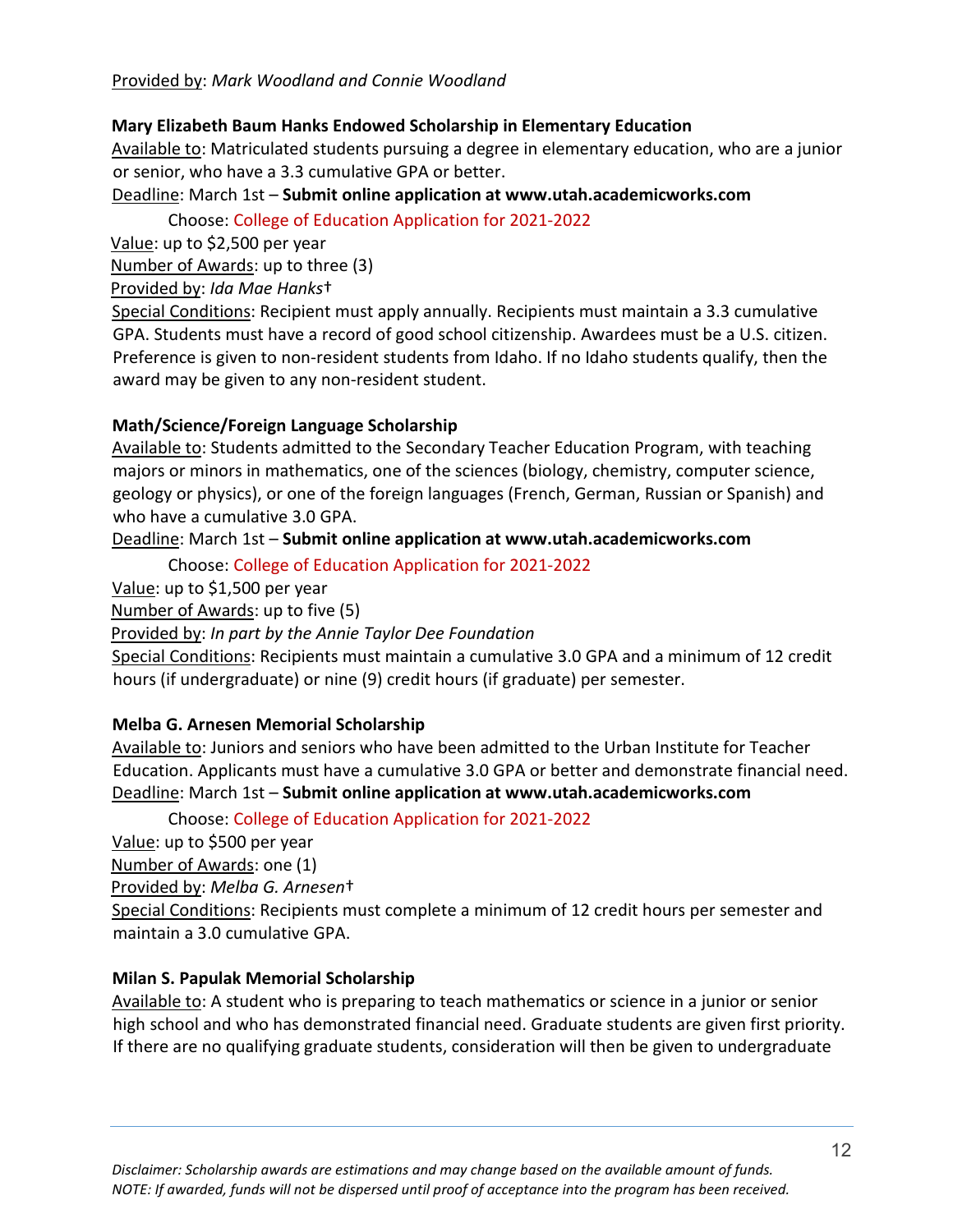students in their junior or senior year. If all applicants are equal, preference will be given to a qualifying non-traditional student.

Deadline: March 1st – **Submit online application at www.utah.academicworks.com**

Choose: College of Education Application for 2021-2022

Value: up to \$2,000 per year

Number of Awards: one (1)

Provided by: *Kay Papulak*†

Special Conditions: Recipient must apply annually. Recipient must complete a minimum of 12 hours per semester and maintain a 3.3 Cum GPA.

# **Milton Bennion Scholarship**

Available to: A promising graduate student who has a high interest in public schools and who is preparing for a career as a public school administrator. Recipient will have the opportunity to work closely with the Association of School Superintendents. Candidates for the scholarship will be nominated by a member of the faculty in the Department of Educational Leadership & Policy. Please contact the Department of Educational Leadership & Policy at 801.581.6714 for more information.

Deadline: March 1st – **Submit online application at www.utah.academicworks.com**

Choose: Milton Bennion Scholarship

Value: up to \$2,500 per year Number of Awards: one (1) Provided by: *M. Lynn Bennion*† *and The Family of Milton Bennion*

# **Paulette O. Poudras Scholarship Fund**

Available to: This scholarship provides support to a deserving student who shows academic promise and a passion for teaching K-12.

Deadline: March 1st – **Submit online application at www.utah.academicworks.com**

Choose: College of Education Application for 2021-2022

Value: up to \$2,000 per year Number of Awards: one (1) Provided by: *Paulette O. Poudras*†

# **Phyllis Allen Jex Memorial Scholarship Fund**

Available to: Students in the Department of Educational Psychology. The scholarship fund is to be administered by the Dean of the College of Education and the Chair of the Department of Educational Psychology. Please contact the Department of Educational Psychology at 801.581.7148 for more information.

# Deadline: March 1st – **Submit online application at www.utah.academicworks.com**

Choose: Phyllis Allen Jex Memorial Scholarship Fund

Value: up to \$3,000 per year Number of Awards: up to three (3) Provided by: *Phyllis Allen Jex*†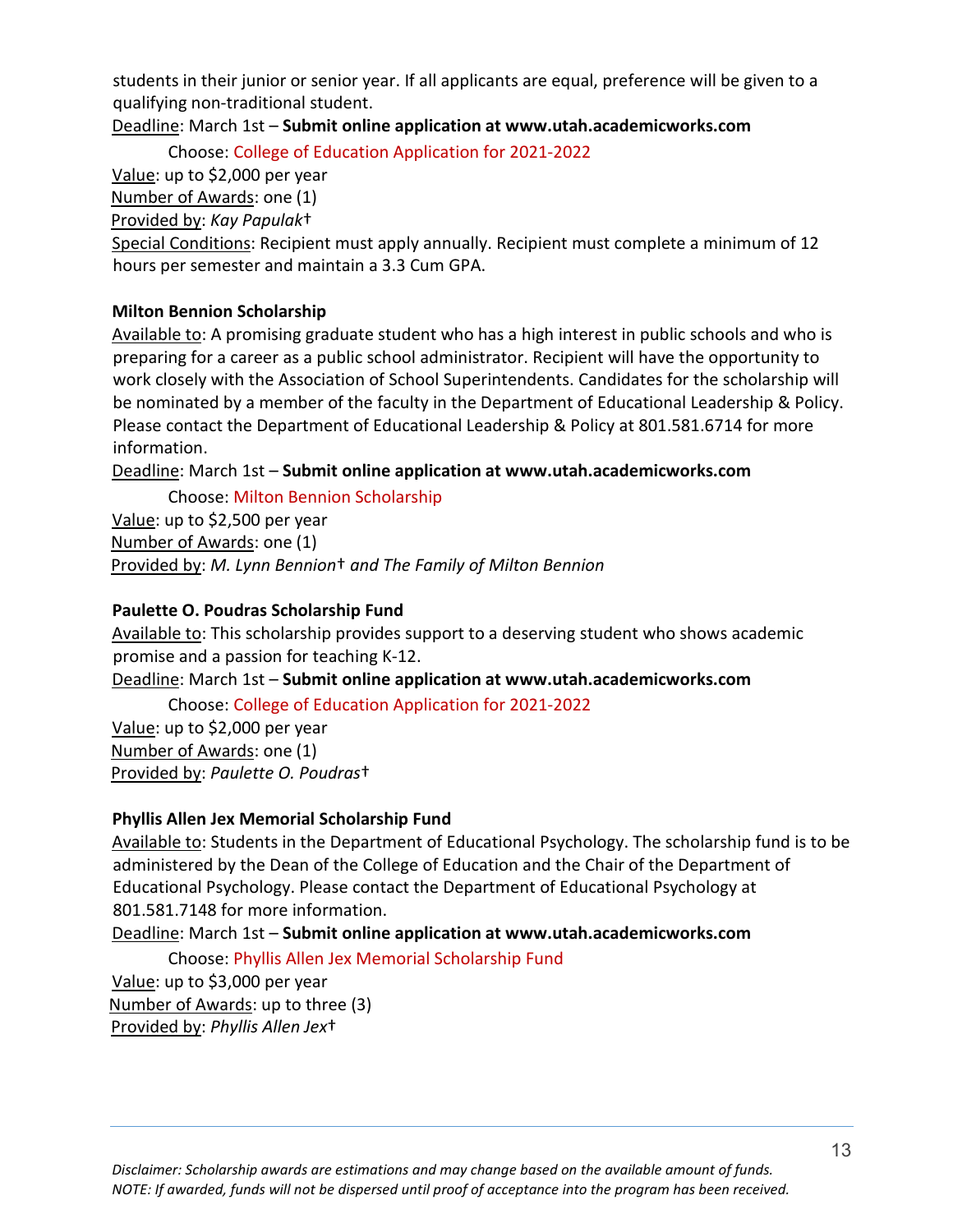# **Robert Sevy Scholarship for Math and Science Majors**

Available to: Undergraduate and graduate students who are pursuing a certification to teach math or science and has a minimum GPA of 3.0.

Deadline: March 1st – **Submit online application at www.utah.academicworks.com**

Choose: College of Education Application for 2021-2022

Value: up to \$4,000 per year Number of Awards: up to two (2) Provided by: *Robert Sevy*

# **Rulon M. and Golda L. Richards Endowed Scholarship**

Available to: Undergraduate student pursuing a degree in the College of Education. Preference will be given to the student with an interest in receiving a secondary teaching license in either math or science and who has a desire to teach.

Deadline: March 1st – **Submit online application at www.utah.academicworks.com**

Choose: College of Education Application for 2021-2022

Value: up to \$3,000 per year Number of Awards: one (1) Provided by: *W.E. and Harriet Rasmussen*

# **Ruth H. Lundgren Endowed Scholarship**

Available to: Students in early childhood learning, who have excelled academically and who are in need of financial assistance. Applicants must be in the top 25% of their class. Deadline: March 1st – **Submit online application at www.utah.academicworks.com**

Choose: College of Education Application for 2021-2022

Value: up to \$750 per year Number of Awards: one (1) Provided by: *Ruth H. Lundgren, Ph.D.*†

# **Shirley L. and Kathelyne Oswald Evans Endowed Scholarship**

Available to: Full-time graduate students in the College of Education. Applicants must have a graduate cumulative GPA of 3.0 or better.

Deadline: March 1st – **Submit online application at www.utah.academicworks.com**

Choose: College of Education Application for 2021-2022

Value: up to \$3,000 per year Number of Awards: up to two (2) Provided by: *Kathelyne O. Evans*

# **Steffensen Cannon Scholarship**

Available to: Undergraduate and graduate students in the Colleges of Education and Humanities. The Steffensen Cannon Scholarship Endowment was established in 1989 by Hugh Cannon in honor of his mother, Ellen Christina Steffensen Cannon. She was a University of Utah graduate who exemplified the pursuit of excellence. A Steffensen Cannon scholar demonstrates strength of character, intellectual and academic achievement, or the potential for such achievement, as well as leadership and other qualities evidencing a desire to pursue excellence.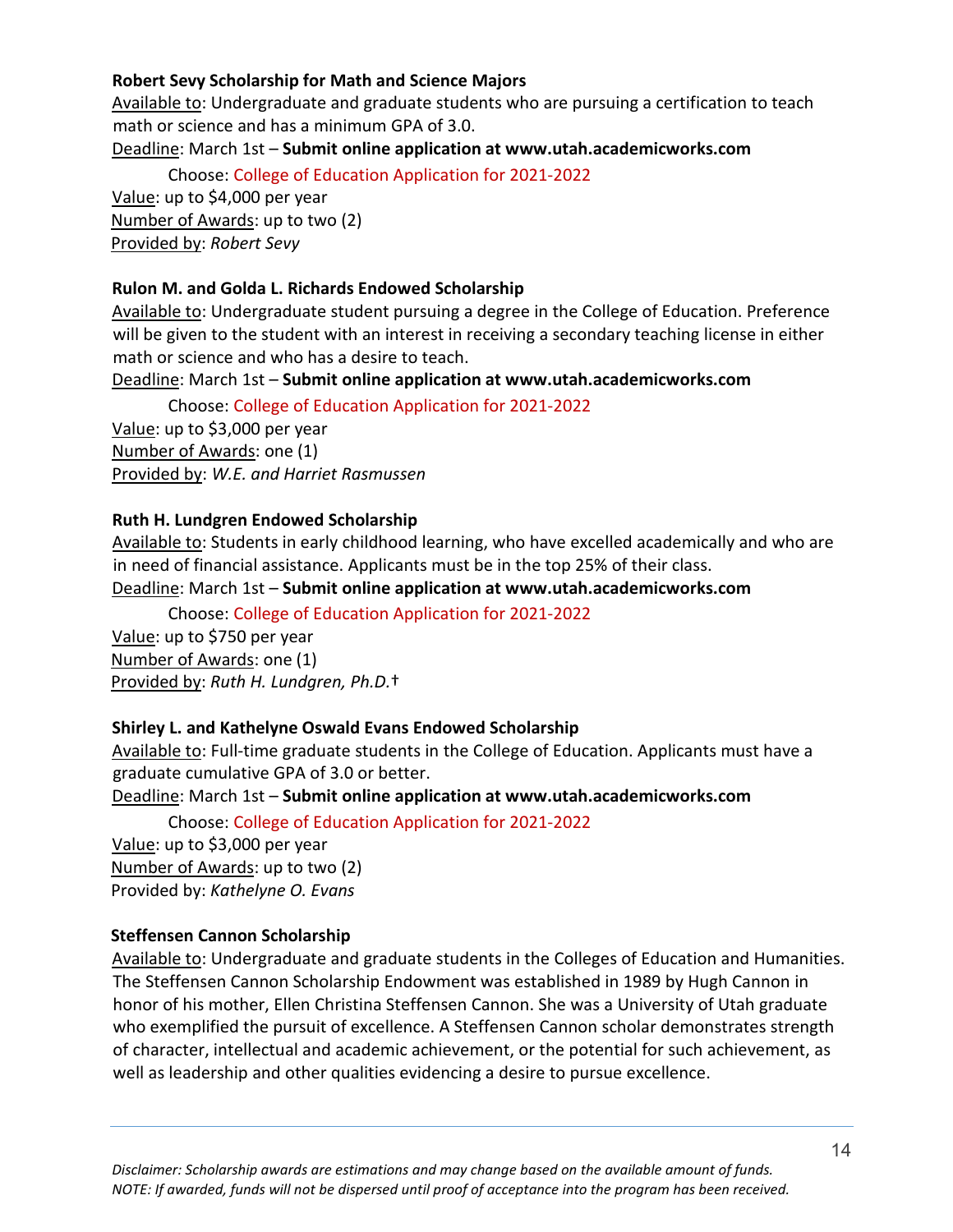Deadline: early January 2021 (specific date TBD) - **For more information and to apply visit:** [Steffensen Cannon Scholarship](http://gradschool.utah.edu/steffensen-cannon/) ((http://gradschool.utah.edu/steffensen-cannon/). Value: \$10,000 for undergraduate awards; \$18,250 for graduates, plus tuition benefit and subsidized health insurance, if recipient qualifies as a graduate student. Number of Awards: 12 to 15 awards given annually Administered by: *University of Utah Graduate School*

# **Sylvia Harrie Memorial Scholarship**

Available to: Undergraduate majors in Elementary Education. Preference will be given to entering freshmen who have a minimum grade point average of 3.3 and who have demonstrated financial need. Students in all areas of Elementary Education study are eligible for this scholarship.

Deadline: March 1st – **Submit online application at www.utah.academicworks.com**

Choose: College of Education Application for 2021-2022 Value: up to \$500 per year Number of Awards: one (1) Provided by: *Dr. Roger Harrie*

# **Ted & Kay Packard Endowment for Graduate Scholarship in the Department of Educational Psychology**

Available to: Graduate students majoring in, and in good standing with, the Counseling Psychology Doctoral Program in the Department of Educational Psychology in the College of Education, and who intend to become researchers, educators and/or practicing professional psychologists.

Deadline: March 1st – **Submit online application at www.utah.academicworks.com**

# Choose: Ted & Kay Packard Endowment for Graduate Scholarship in the Department of Educational Psychology

Value: Contact the Department of Educational Psychology. Number of Awards: Contact the Department of Educational Psychology. Provided by: *Ted and Kay Packard*

# **Terrel H. Bell Scholarship Education Scholarship Program**

Available to: Full-time matriculated students enrolled in a College of Education approved teacher education/licensure program. Student must have at least a 3.0 GPA. Preference will be given to first-generation students who intend to work in any licensure content area in a Utah public school grades K-12. Students who are not first-generation who intend to work in a high need area in a Utah public school will also be given priority (e.g., math, science, special education, early childhood education, ESL).

Deadline: March 1st – **Submit online application at [www.utah.academicworks.com](http://www.utah.academicworks.com/)**

# Choose: College of Education Application for 2021-2022

Value: Varies – payment towards tuition only, up to eight (8) semesters. Renewal will be based upon GPA and completing coursework towards licensure. Number of Awards: Varies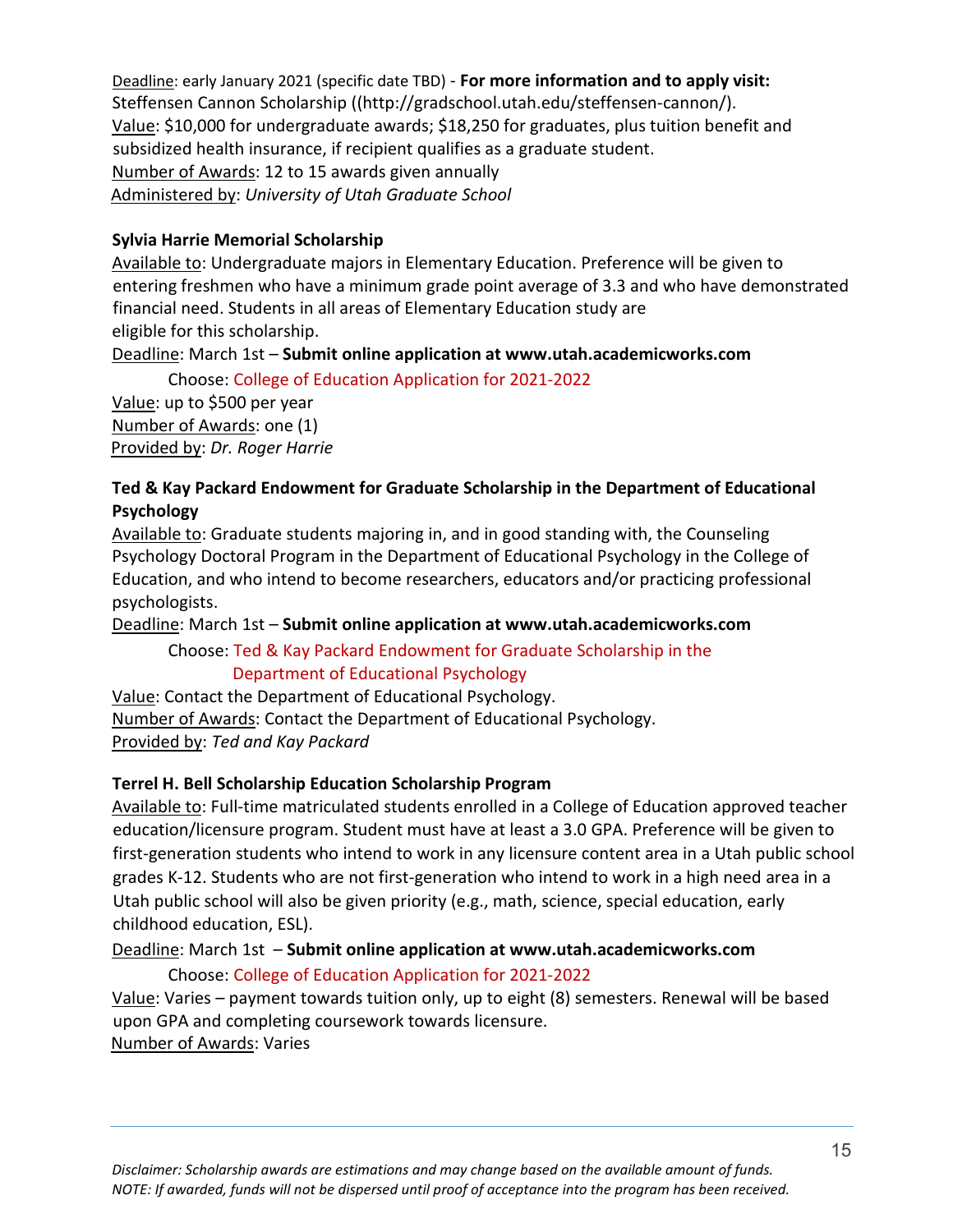Provided by: *The Utah System of Higher Education.* The number of awards each year varies depending upon available funds.

# **The Family of Mary Jane Bosley Endowed Scholarship Fund**

Available to: Students in the College of Education who demonstrate scholastic merit and financial need. Deadline: March 1st – **Submit online application at www.utah.academicworks.com**

Choose: College of Education Application for 2021-2022

Value: up to \$2,500 per year Number of Awards: up to three (3) Provided by: *Arno C. and Annamarie Bosley*

#### **The Hilda Christensen Larsen Endowed Scholarship for Sensory Impairments**

Available to: For undergraduate or graduate students studying special education course work in sensory impairments in the College of Education. Undergraduate students are eligible if they have completed their general education requirements, are completing Special Education coursework in sensory impairments. Graduate students are eligible if they are pursuing a degree with licensure or an endorsement in sensory impairments. Preference is given to students with a minimum 3.5 GPA. Renewable up to four (4) semesters.

Deadline: March 1st – **Submit online application at www.utah.academicworks.com**

Choose: The Hilda Christensen Larsen Endowed Scholarship for Sensory Impairment Value: up to \$1,000 per year Number of Awards: one (1) Provided by: *Robert and Janice Wiggins*

# **The M. Lynn and Katherine S. Bennion Scholarship**

Available to: Deserving undergraduate students who are applicants for, or are enrolled in, one of the college's teacher education programs and who need financial assistance.

Deadline: March 1st – **Submit online application at www.utah.academicworks.com**

Choose: College of Education Application for 2021-2022

Value: up to \$2,000 per year

Number of Awards: one (1)

Provided by: *The Family of M. Lynn*† *and Katherine S. Bennion*† *and the M. Lynn Bennion Foundation*

Special Conditions: Recipient must apply annually. Recipients must complete a minimum of 12 credit hours per semester and maintain a 3.0 cumulative GPA.

# **The Maestros Para Los Niños Endowed Scholarship Fund**

Available to: Scholarship established at the University of Utah as a way to support freshman students declaring that they will seek a teaching major in either elementary or secondary education, and/or transfer students from the Salt Lake Community College who are admitted to the elementary or secondary education teacher education program in the College of Education. Preference shall be given to students who are serving or working with the Latinx community and are fluent in Spanish.

Deadline: March 1st – **Submit online application at [www.utah.academicworks.com](http://www.utah.academicworks.com/)**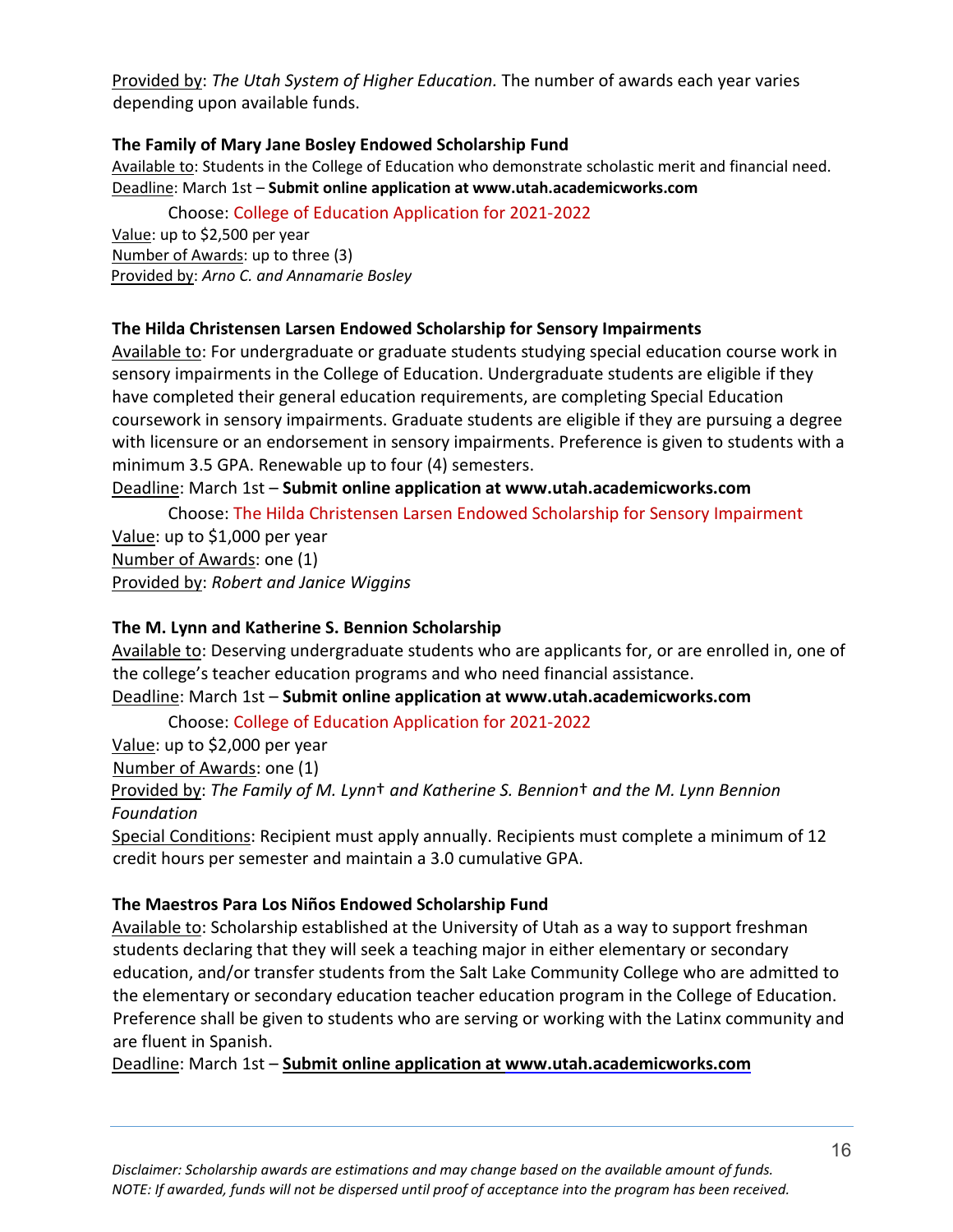Choose: College of Education Application for 2021-2022 Value: up to \$2,000 per year Number of Awards: one (1) Provided by: *Lily and Ruel*† *Eskelsen*

**The Nyla D. Schowe Endowed Scholarship in Special Education**

Available to: An undergraduate or graduate student studying in the Department of Special Education.

Deadline: March 1st – **Submit online application at [www.utah.academicworks.com](http://www.utah.academicworks.com/)**

Choose: The Nyla D. Schowe Endowed Scholarship in Special Education Value: up to \$1,200 per year Number of Awards: one (1) Provided by: *Anonymous*

#### **The Pamela C. Petuskey Endowed Scholarship Fund**

Available to: Students studying in the Instructional Design and Educational Technology (IDET) Program in the Department of Educational Psychology in the College of Education. Preference will be given to students who are teachers seeking to enhance their skill set. Deadline: Spring – **Submit online application at www.utah.academicworks.com**

Choose: The Pamela C. Petuskey Endowed Scholarship Fund Value: up to \$1,200 Number of Awards: one (1)

Provided by: *William Petuskey, Ph.D.*

# **The Roald F. and Della J. Campbell Fellowship**

Available to: A student of significant achievement and promise in the field of educational administration. The fellowship is preferably awarded to a deserving student who will be in fulltime residence during the year of the award, and who has excelled academically and shows promise of high achievement in the field of educational administration as a practitioner or as a scholar. Financial need is not being considered as a criterion in selecting the fellowship winner. Please contact the Department of Educational Leadership & Policy at 801.581.6714 for more information. Deadline: March 1st – **Submit online application at www.utah.academicworks.com** 

Choose: The Roald F. and Della J. Campbell Fellowship Value: up to \$1,500 per year Number of Awards: one (1) Provided by: *Roald F.*† *and Della J. Campbell*† *and Friends* 

# **Thomas D. Dee III and Candace Cartwright Dee Endowed Teaching Assistantship Fund**

Available to: One or more deserving students who are seeking a doctorate degree in School Psychology in the Department of Educational Psychology. Preference is given, but not limited to, graduate students with a teaching background and student participation in the Utah Association of School Psychologists. Please contact the Department of Educational Psychology at 801.581.7148 for more information.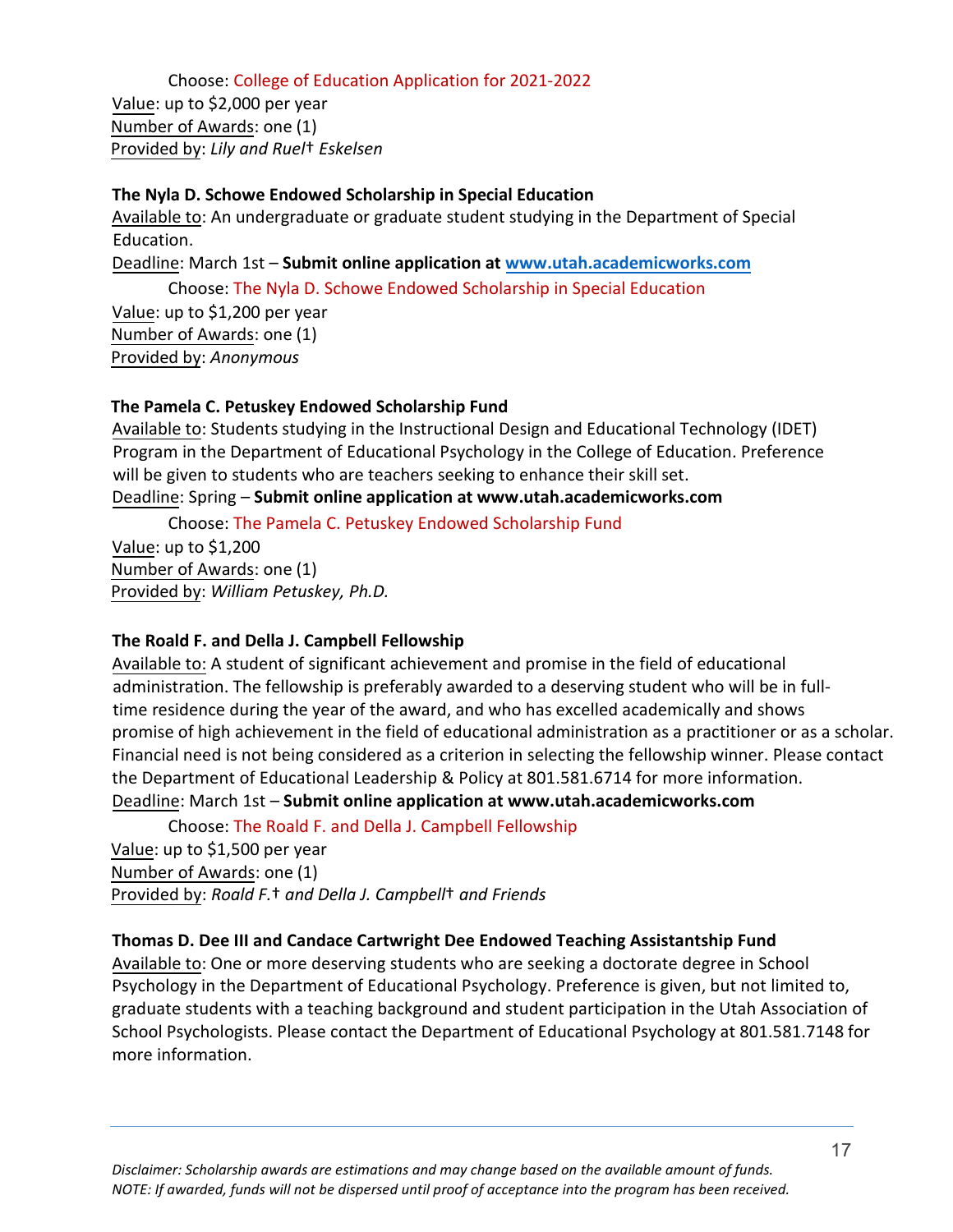#### Deadline: March 1st – **Submit online application at [www.utah.academicworks.com](http://www.utah.academicworks.com/)**

# Choose: Thomas D. Dee III and Candace Cartwright Dee Endowed Teaching Assistantship Fund

Value: Contact the Department of Educational Psychology. Number of Awards: Contact the Department of Educational Psychology. Provided by: *Dr. Candace Cartwright Dee and Mr. Thomas D. Dee III*

#### **Tony Morgan Endowed Scholarship in Education, Leadership, and Policy**

Available to: A Ph.D. student in the ELP program annually beginning Fall 2021. For more information, please contact the Department of Educational Leadership & Policy at 801.581.6714. Deadline: March 1st – **Submit online application at www.utah.academicworks.com**

Choose: College of Education Application for 2021-2022

Value: up to \$1,000 per year Number of Awards: one (1) Provided by: *Flynn Andrizzi, Ph.D.*

#### **William C. Nutting Scholarship**

Available to: Undergraduate majors in Education with a minimum 3.0 grade point average and who have demonstrated financial need.

Deadline: March 1st – **Submit online application at www.utah.academicworks.com**

Choose: College of Education Application for 2021-2022

Value: up to \$1,000 per year Number of Awards: up to two (2) Provided by: *Family of William C. Nutting*

#### **William M. Stewart School Graduate Scholarship**

Available to: Resident or nonresident graduate students who are pursuing an advanced program in classroom teaching. Preference will be given to applicants who exhibit the potential to have a strong, positive influence on education in the State of Utah through creative teaching and research that elevates the teaching profession, enhances the learning of Utah's school children, and carries forward the philosophy and goals espoused by the founders of the Stewart School.

Deadline: March 1st – **Submit online application at www.utah.academicworks.com**

Choose: College of Education Application for 2021-2022

Value: up to \$1,000 per year

Number of Awards: one (1)

Provided by: *William M. Stewart School Alumni*

Special Conditions: Recipients must be admitted to an Urban Institute for Teacher Education graduate program by October 1<sup>st</sup> of the year the award is received.

#### **Winifred H***.* **Dyer Memorial Endowed Scholarship**

Available to: A deserving student in the Masters' Degree or Administrative Licensure program in the Department of Educational Leadership & Policy. The criteria for selection include: financial need and exemplification of Winifred Dyer's professional life, including service to students in K-12 schools, emphasis on multicultural and/or nontraditional approaches to education, and interdisciplinary study and its implications for educational theory, research and practice. For more information, please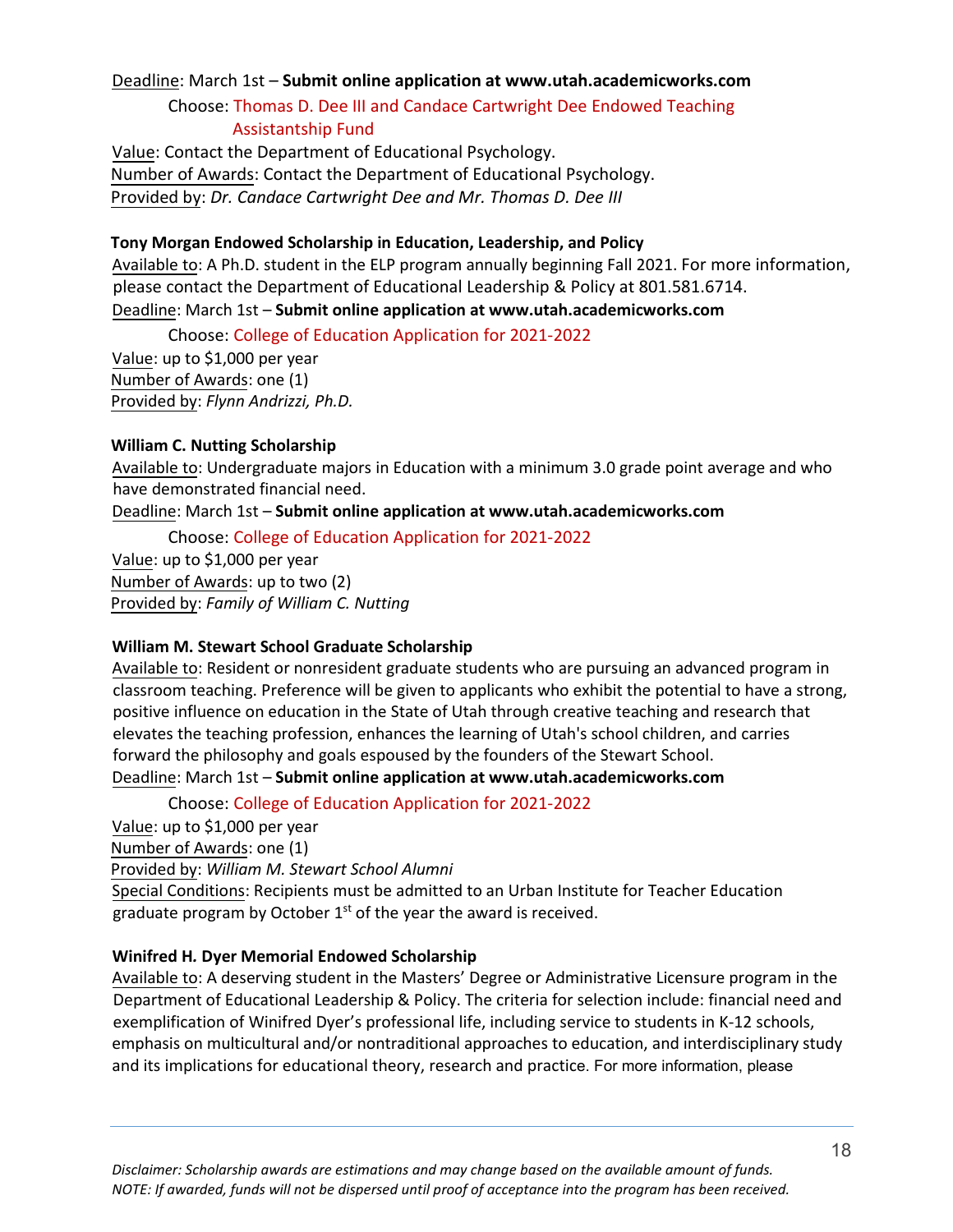contact the Department of Educational Leadership & Policy at 801.581.6714. Deadline: March 1st – **Submit online application at www.utah.academicworks.com**

Choose: Winifred H*.* Dyer Memorial Endowed Scholarship

Value: \$3,500 per year Number of Awards: one (1) Provided by: *Neil Papiano*† *& Bill and Joyce Marcroft*

#### **Zua Neff Endowed Scholarship Fund in the College of Education**

Available to: Students enrolled in the College of Education and who plan to pursue a career in teaching. The recipient(s) shall be students in good academic standing who can demonstrate financial need. Deadline: March 1st – **Submit online application at www.utah.academicworks.com**

Choose: College of Education Application for 2021-2022 Value: up to \$2,000 per year Number of Awards: up to two (2) Provided by: *Zua Neff* †

† Donor is deceased